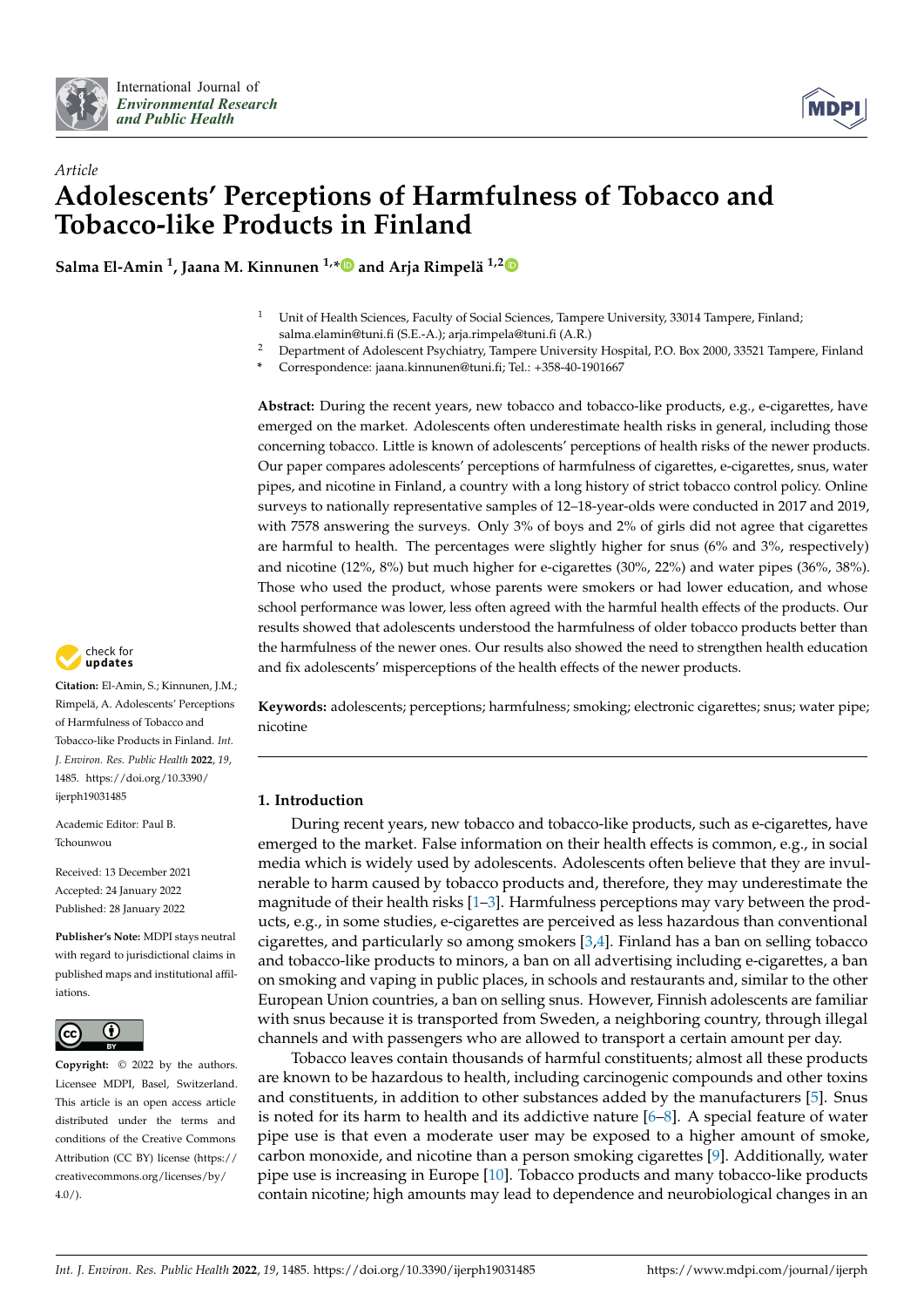adolescent's developing brain [\[11](#page-7-8)[,12\]](#page-7-9). The use of e-cigarettes among adolescents has been a growing fashionable novelty that has become a public health concern with its increasing popularity. There is an increasing amount of evidence on the harmful health effects of e-cigarettes [\[13\]](#page-7-10). Using e-cigarettes might also be a start for subsequent smoking among non-smokers [\[14](#page-7-11)[,15\]](#page-8-0) and a way to end up as a dual or poly user [\[16\]](#page-8-1).

Parents' role in the development of their children's perceptions on tobacco products and their harmfulness is undoubtedly important. Parents' positive behavior towards tobacco products creates a kind of positive sentiment feeling [\[17\]](#page-8-2) and therefore, it may contribute to adolescents' misperceptions that tobacco and tobacco-like products are not harmful. Parents also act as role models in transferring their smoking behavior to their children [\[18\]](#page-8-3).

Previous research indicates that smoking among adolescents varies by socio-economic status [\[19\]](#page-8-4) which may be more complex with newer products compared to conventional smoking. However, this kind of literature is still scarce [\[3\]](#page-7-1). There have been variations in smokers' knowledge about the harmful effects of cigarettes, and this variation reflects social inequalities in smoking [\[20\]](#page-8-5). Few studies so far have examined the influence of socio-economic status in the context of the perception of the harmfulness of tobacco-related products [\[21\]](#page-8-6).

Poor school performance has been found to be strongly associated with adolescent smoking [\[22\]](#page-8-7). Previous research has also shown that low school performance is related to use of e-cigarettes [\[23,](#page-8-8)[24\]](#page-8-9). A longitudinal study by Minkkinen et al. [\[25\]](#page-8-10) found that low schoolwork engagement and schoolwork difficulties were risks for smoking, and poor school performance mediated this association among Finnish adolescents. We can expect that misperceptions of health effects follow the same pattern.

There are voluminous studies on tobacco use among adolescents but relatively little data on adolescents' perceptions of the harmful effects of different tobacco and tobaccolike products in the same study which would make comparison of the different products possible. The comparison of adolescents' perceptions would help in planning the content of health education in schools and on social media, or elsewhere where young people spend their time. Even though the knowledge on health consequences alone is not enough to influence adolescents' behavior of substance use [\[26\]](#page-8-11), it is an important argument and a basis for health education.

The aim of this study is to assess adolescents' perceptions of the harmful health effects of four various tobacco and tobacco-related products—namely cigarettes, e-cigarettes, water pipe, and snus—and nicotine as an addictive constituent in Finland, a country with a long history of strict tobacco control policy. In addition, we explore whether the perceptions are related to adolescents' own use of these products, their school performance, parents' smoking and socio-economic status.

#### **2. Materials and Methods**

## *2.1. Study Procedure*

The data used in this cross-sectional study originated from the Adolescent Health and Lifestyle Survey performed in 2017 and 2019, utilizing postal and online questionnaires. The questionnaires were in national languages, Finnish and Swedish. The nationally representative samples were obtained from the Finnish Population Registry Centre. Except for age and gender, that were obtained from the Registry, all other information was reported by the adolescents. The samples included all Finns aged 12, 14, 16 and 18 years old and born on selected dates in June, July, and August. The birthday sampling was used to minimize the age variation within each age group. The number of the respondents was 4058 in 2017 (response rate 43%) and 3520 in 2019 (response rate 37%). Ethics Committee of the Tampere Region approved the study protocol for both survey years. Filling in the questionnaire was considered as adolescent's consent to participate. This was explained on the cover page of the questionnaire. No parental consent was needed according to the Ethics Committee.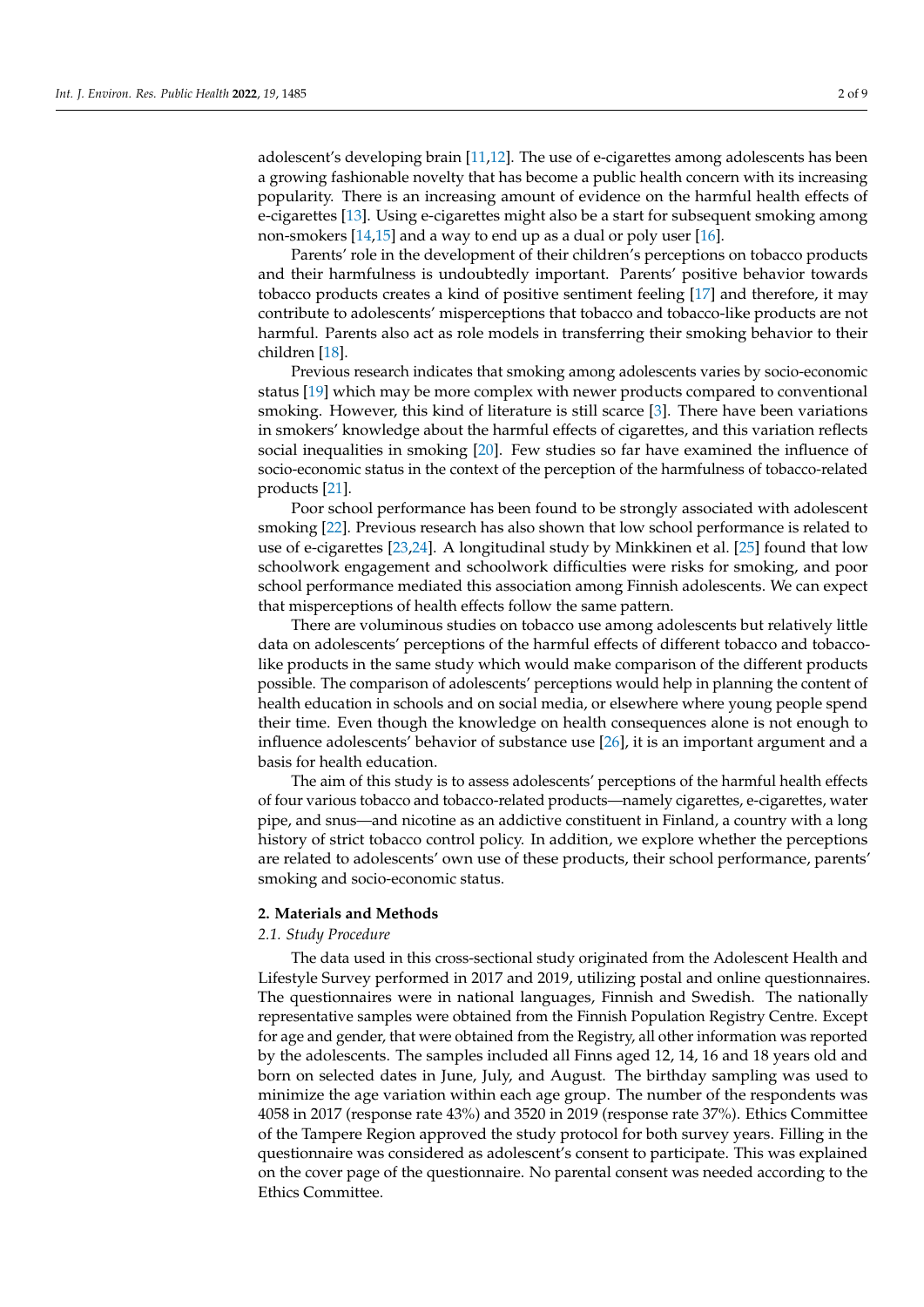#### *2.2. Measures*

The perception on the harmfulness of the different products was assessed with a question: "In your opinion, is the use of the following products harmful to health?" The products were: 1. Cigarettes 2. Electronic cigarettes 3. Water pipe 4. Snus. In 2019, a new item was added: 5. Nicotine. The answering options were "Yes", "Hard to say" and "No". In the analyses, the variables were dichotomized as "Yes" and "No" by combining "No" and "Hard to say" options into "No". We considered "Yes" as an agreement that the adolescent perceived the mentioned product as harmful to health. "No" and "Hard to say" were combined as "No" due to the small size of the "Hard to say" category. We wanted to separate an explicit group who are convinced of health effects from those who are not convinced. For health education programs, this separation is relevant. The variables were coded as binary ("Yes" = 1, "No" = 2) for the logistic regression analysis.

Adolescents' experience with the products was defined for each product separately by asking whether the participant had ever tried the product (cigarette, e-cigarette, water pipe, snus). The answers were dichotomized into "No" and "Yes". The "No" groups were those who had never tried the product in question.

Adolescents' school performance was based on the respondents' self-assessment of her/his latest school report compared to the average level in her/his class. The answering options were "Much better", "Slightly better", "About the class average", "Poorer" and "Much poorer". The five categories were combined into three categories: "Good school performance", "Average school performance", and "Poor school performance".

Parents' smoking was asked separately for father and mother. The variable was categorized as "Neither of them smokes", "One of them smokes", and "Both of them smoke".

Parents' education was asked separately for father and mother with a question "What is your parents' education (mark the highest level of education)?" The educational levels were combined and categorized according to the highest educational level of either parent with "High level", "Moderate level", and "Low level" of education. The high level was college or university degree, and low level meant only basic education.

Parents' work situations were measured separately for father and mother with the question "What is your mother's/father's work situation at present?". The answers were combined and categorized into "Both working", "One of them working", "Neither of them working".

#### *2.3. Data Analyses*

First, the differences in the use of each tobacco and tobacco-like products between years 2017 and 2019 were analyzed. No significant differences were found. Therefore, data from the two years were merged leading to the total number of 7578 participants. Descriptive statistics were then calculated. Logistic regression models were conducted to examine the associations between adolescents' perceptions of the harmfulness of each product, and adolescents' experience with the product, school performance, parents' smoking, and parental education and work situation. A crude model was first analyzed, testing the unadjusted associations for adolescents' perceptions of harmfulness separately for each product. Then, gender and age-adjusted analyses were performed. Age and gender were adjusted for as girls were overrepresented among the respondents (57.8%) and 12-year-olds were underrepresented as their original sample was smaller compared with the other age groups (16.3% of the respondents). Last, all variables were added into the model, namely age, gender, parental highest education, parents' work situation, school performance, and adolescents' experimentation with the tobacco product in the analysis. The results of the analyses are presented as Odds Ratios (ORs) and 95% Confidence Intervals (95% CIs). All analyses were performed using IBM SPSS software version 25 (IBM Corp., Armonk, NY, USA).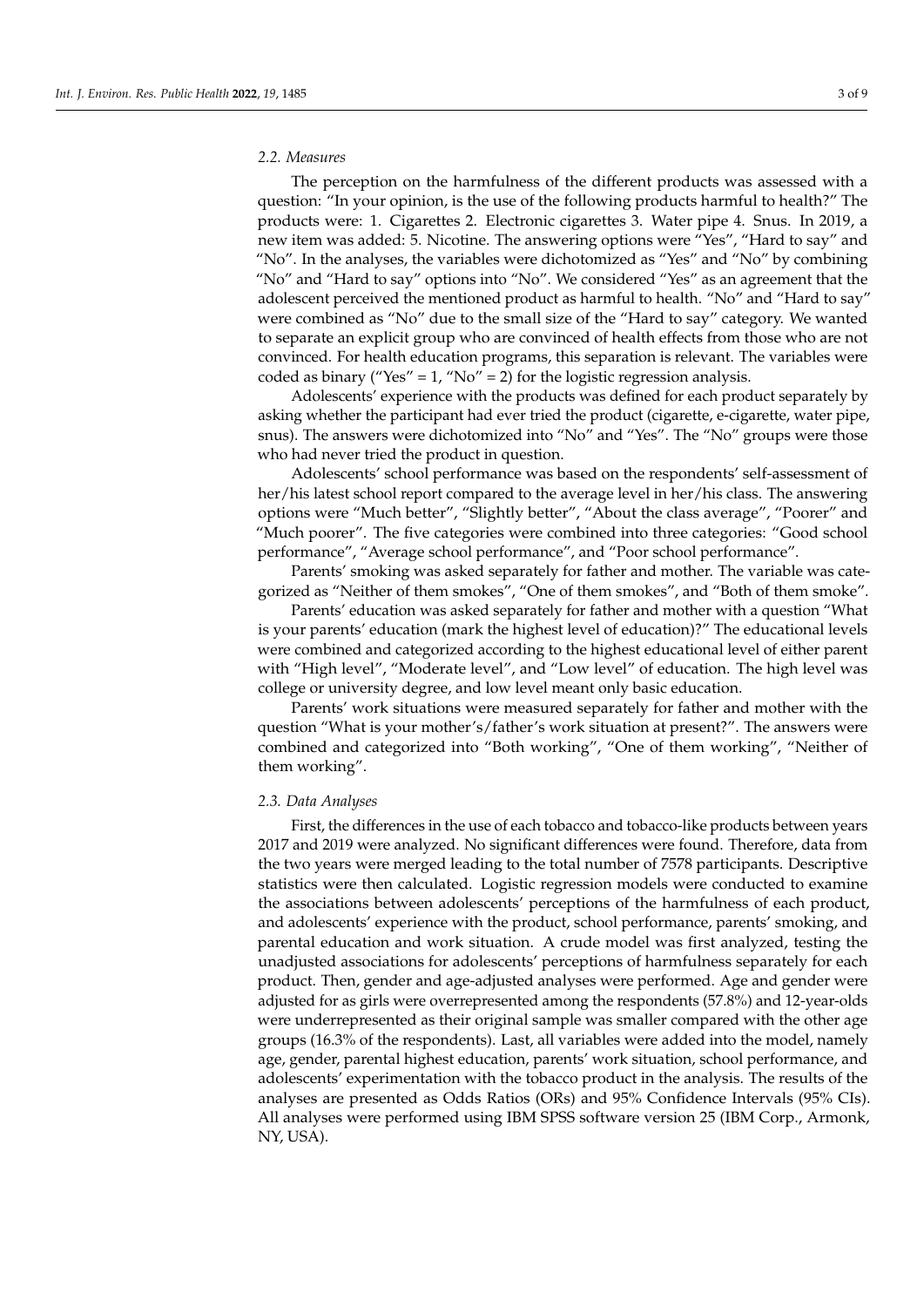## **3. Results**

The overall prevalence for trying cigarettes was 29.8%, for e-cigarettes 25.4%, for water pipe 9.4%, and 17.7% for snus (Table [1\)](#page-3-0). As summarized in Table [2,](#page-3-1) the percentages of those who reported that the tobacco product in the question is not harmful to health varied according to the product. Only very few considered cigarettes and snus as not harmful or hard to say. Concerning nicotine, the percentages were somewhat higher, especially among the boys and in older age groups. Concerning e-cigarettes, nearly a third considered them as not harmful and for water pipe, the proportion was even higher. The numbers also varied by age and gender so that for e-cigarettes and water pipe, older age groups more often than younger age groups considered them as not harmful.

<span id="page-3-0"></span>**Table 1.** Percentage (%) of adolescents who had tried cigarettes, e-cigarettes, snus, and water pipe, by gender.

| <b>Experience with the Product</b> | Boys, $\%$ $(n)$ | Girls, $\%$ $(n)$ | All, % $(n)$ |
|------------------------------------|------------------|-------------------|--------------|
| Tried cigarettes                   | 29.5 (934)       | 30.4 (1321)       | 29.8 (2255)  |
| Tried e-cigarettes                 | 30.4(955)        | 21.8 (944)        | 25.4 (1899)  |
| Tried water pipe                   | 9.7(303)         | 9.3(402)          | 9.4 (705)    |
| Tried snus                         | 24.3 (766)       | 12.7 (554)        | 17.6 (1320)  |

<span id="page-3-1"></span>**Table 2.** Percentage (%) of adolescents who reported that cigarettes, e-cigarettes, water pipe, snus, and nicotine<sup>1</sup> are not harmful to health, by age and gender.

| <b>Product and Gender</b> | 12             | 14 | 16 | 18             | All |
|---------------------------|----------------|----|----|----------------|-----|
| Cigarettes                |                |    |    |                |     |
| <b>Boys</b>               | 4              | 3  | 4  | 2              | 3   |
| Girls                     | $\overline{2}$ | 3  | 2  | 1              | 2   |
| E-cigarettes              |                |    |    |                |     |
| <b>Boys</b>               | 18             | 29 | 35 | 34             | 30  |
| Girls                     | 13             | 20 | 25 | 25             | 22  |
| Water pipe                |                |    |    |                |     |
| <b>Boys</b>               | 29             | 35 | 39 | 40             | 36  |
| Girls                     | 28             | 34 | 41 | 44             | 38  |
| Snus                      |                |    |    |                |     |
| <b>Boys</b>               | 6              | 4  | 7  | 7              | 6   |
| Girls                     | 3              | 3  | 3  | $\overline{2}$ | 3   |
| Nicotine <sup>1</sup>     |                |    |    |                |     |
| <b>Boys</b>               | 6              | 11 | 16 | 15             | 12  |
| Girls                     | 9              | 9  | 8  | 7              | 8   |

<sup>1</sup> Nicotine was asked only in 2019.

Table [3](#page-4-0) shows the ORs for the disagreement with the products' harmfulness to health. Almost all variables were significantly associated with the disagreement of the harmfulness. Experience with the product, poor school performance, parents' smoking, parental lower level of education, and having only one parent working were associated with the disagreement for all products. Additionally, neither of the parents working raised the odds for disagreement of the harmfulness of cigarettes and snus. For cigarettes, the association for experimenting with them was not statistically significant nor was the parents' working status for nicotine, but the direction was the same as for the other variables.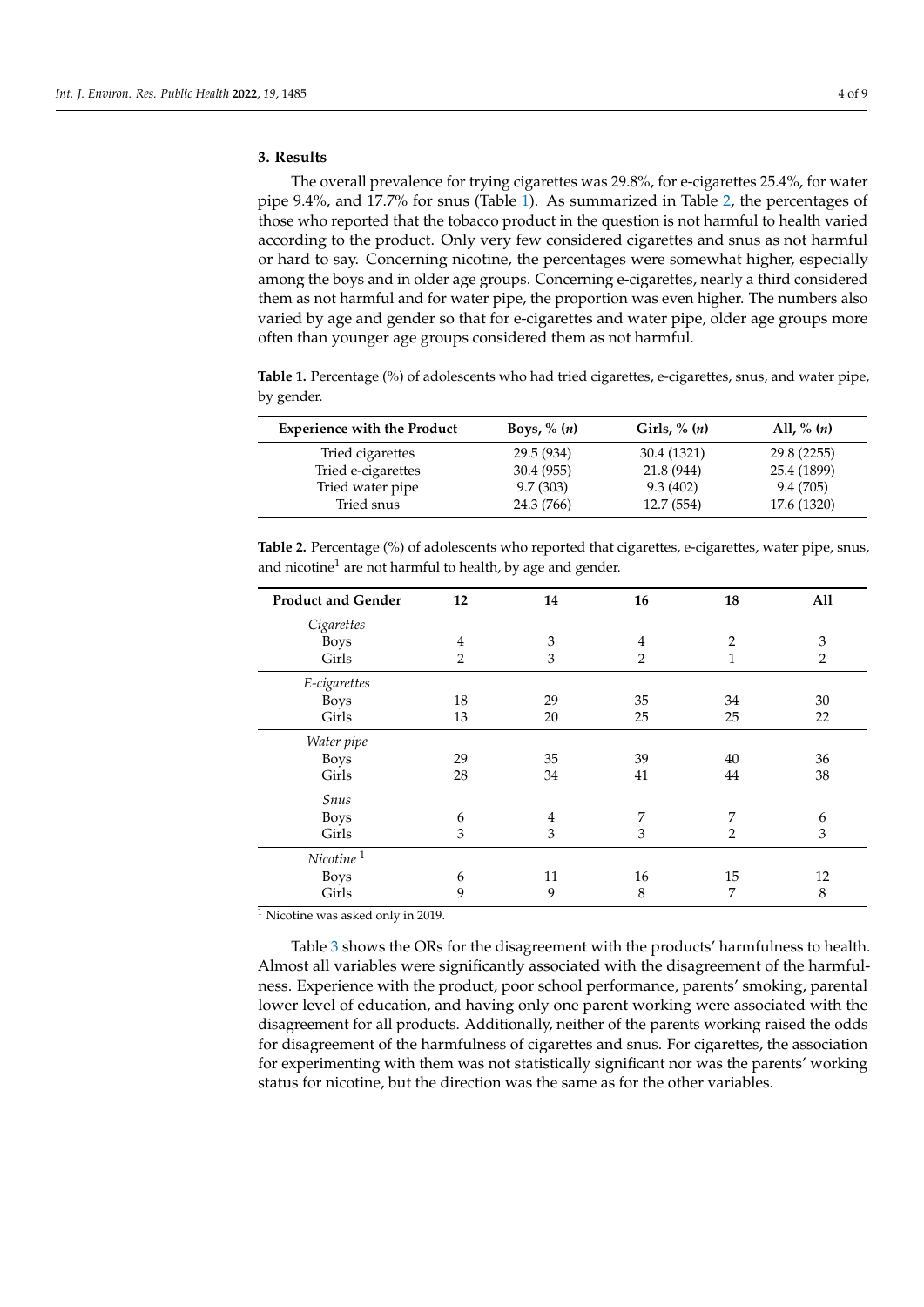| Variables                  | Cigarettes          | E-Cigarettes        | <b>Water Pipe</b>   | Snus                | Nicotine            |
|----------------------------|---------------------|---------------------|---------------------|---------------------|---------------------|
| Tried the product $1$      |                     |                     |                     |                     |                     |
| No.                        | 1.00                | 1.00                | 1.00                | 1.00                | 1.00                |
| Yes                        | $1.34(0.94 - 1.90)$ | $2.84(2.51-3.21)$   | $2.13(1.81 - 2.51)$ | $2.65(2.02 - 3.47)$ | $2.48(1.91 - 3.21)$ |
| School performance         |                     |                     |                     |                     |                     |
| Good                       | 1.00                | 1.00                | 1.00                | 1.00                | 1.00                |
| Average                    | $1.34(0.97-1.84)$   | $1.44(1.28-1.61)$   | $1.34(1.21 - 1.48)$ | $1.67(1.30 - 2.15)$ | $1.30(1.02 - 1.67)$ |
| Poor                       | $1.74(1.11 - 2.75)$ | $2.12(1.78 - 2.52)$ | $1.79(1.52 - 2.11)$ | $2.52(1.80-3.53)$   | $1.75(1.24 - 2.48)$ |
| Parental smoking           |                     |                     |                     |                     |                     |
| Neither smoke              | 1.00                | 1.00                | 1.00                | 1.00                | 1.00                |
| One smokes                 | $1.02(0.69 - 1.52)$ | $1.59(1.39-1.81)$   | $1.45(1.28-1.64)$   | $1.41(1.06-1.86)$   | $1.38(1.04 - 1.83)$ |
| Both smoke                 | $2.16(1.30-3.58)$   | $1.95(1.56 - 2.43)$ | $1.62(1.31-2.00)$   | $2.01(1.33 - 3.06)$ | $1.81(1.13 - 2.88)$ |
| Parental highest education |                     |                     |                     |                     |                     |
| Higher level               | 1.00                | 1.00                | 1.00                | 1.00                | 1.00                |
| Moderate level             | $3.09(1.21 - 7.94)$ | $1.91(1.24 - 2.95)$ | $1.36(0.90 - 2.06)$ | $1.61(0.64 - 4.07)$ | $1.63(0.63 - 4.26)$ |
| Lower level                | $1.40(1.00-1.94)$   | $1.35(1.21 - 1.51)$ | $1.23(1.11-1.36)$   | $1.43(1.11-1.83)$   | $1.42(1.11-1.80)$   |
| Parental work situation    |                     |                     |                     |                     |                     |
| Both work                  | 1.00                | 1.00                | 1.00                | 1.00                | 1.00                |
| One works                  | $1.95(1.39 - 2.72)$ | $1.40(1.23 - 1.60)$ | $1.28(1.13 - 1.45)$ | $1.50(1.14-1.96)$   | $1.07(0.80 - 1.45)$ |
| Neither work               | $2.77(1.32 - 5.79)$ | $1.13(0.78 - 1.62)$ | $0.90(0.64 - 1.26)$ | $2.00(1.07-3.76)$   | $1.66(0.48 - 5.69)$ |

<span id="page-4-0"></span>**Table 3.** Age and gender adjusted Odds Ratios (ORs) and 95% CIs for adolescents who reported that cigarettes, e-cigarettes, water pipe, snus, and nicotine are not harmful to health, by experimentation with the product and by socio-economic background.

<sup>1</sup> For nicotine, tried cigarettes was used.

Table [4](#page-4-1) presents ORs for the disagreement with the products' harmfulness to health, when all variables are adjusted for. Compared to the ORs presented in Table [3,](#page-4-0) parents' education became insignificant for all products, while parents' smoking and school performance remained significant for all other products, except nicotine. Having tried the studied tobacco product was related to the perception of the harmfulness, as in Table [3.](#page-4-0) The perception of harmfulness of nicotine differed from the other products as it was associated significantly only to having tried cigarettes (Table [4\)](#page-4-1).

<span id="page-4-1"></span>**Table 4.** Adjusted Odds Ratios (ORs) and 95% CIs for adolescents who reported that cigarettes, e-cigarettes, water pipe, snus, and nicotine are not harmful to health, by experimentation with the product and by socio-economic background.

| <b>Variables</b>           | Cigarettes          | <b>E-Cigarettes</b> | <b>Water Pipe</b>   | Snus                | <b>Nicotine</b>     |
|----------------------------|---------------------|---------------------|---------------------|---------------------|---------------------|
| Tried the product $1$      |                     |                     |                     |                     |                     |
| No.                        | 1.00                | 1.00                | 1.00                | 1.00                | 1.00                |
| Yes                        | $1.17(0.79 - 1.75)$ | $2.58(2.26 - 2.95)$ | $2.00(1.68 - 2.38)$ | $2.46(1.83 - 3.31)$ | $1.76(1.19-2.60)$   |
| School performance         |                     |                     |                     |                     |                     |
| Good                       | 1.00                | 1.00                | 1.00                | 1.00                | 1.00                |
| Average                    | $1.21(0.84 - 1.75)$ | $1.23(1.08-1.39)$   | $1.24(1.11-1.39)$   | $1.43(1.08-1.88)$   | $1.05(0.80-1.38)$   |
| Poor                       | $1.76(1.05-2.93)$   | $1.59(1.31-1.93)$   | $1.59(1.33 - 1.90)$ | $1.92(1.32 - 2.80)$ | $1.05(0.70-1.58)$   |
| Parental smoking           |                     |                     |                     |                     |                     |
| Neither smoke              | 1.00                | 1.00                | 1.00                | 1.00                | 1.00                |
| One smokes                 | $0.78(0.48 - 1.25)$ | $1.29(1.11-1.50)$   | $1.27(1.11 - 1.46)$ | $1.18(0.86 - 1.61)$ | $1.16(0.84 - 1.60)$ |
| Both smoke                 | $1.97(1.13 - 3.43)$ | $1.50(1.17-1.92)$   | $1.36(1.08-1.72)$   | $1.67(1.06 - 2.61)$ | $1.55(0.94 - 2.55)$ |
| Parental highest education |                     |                     |                     |                     |                     |
| High level                 | 1.00                | 1.00                | 1.00                | 1.00                | 1.00                |
| Moderate level             | $2.40(0.90 - 6.36)$ | $1.46(0.91 - 2.35)$ | $1.22(0.78-1.92)$   | $1.28(0.50-3.31)$   | $1.27(0.43 - 3.72)$ |
| Low level                  | $1.07(0.75 - 1.53)$ | $1.09(0.96 - 1.23)$ | $1.09(0.98 - 1.21)$ | $1.08(0.83 - 1.41)$ | $1.18(0.91 - 1.54)$ |
| Parental work situation    |                     |                     |                     |                     |                     |
| Both work                  | 1.00                | 1.00                | 1.00                | 1.00                | 1.00                |
| One works                  | $1.72(1.15-2.57)$   | $1.27(1.09-1.48)$   | $1.19(1.03 - 1.37)$ | $1.37(1.00-1.88)$   | $0.98(0.69 - 1.39)$ |
| Neither work               | $1.99(0.70 - 5.69)$ | $0.66(0.40-1.11)$   | $0.75(0.48 - 1.16)$ | $1.24(0.49 - 3.15)$ |                     |

<sup>1</sup> For nicotine, tried cigarettes was used.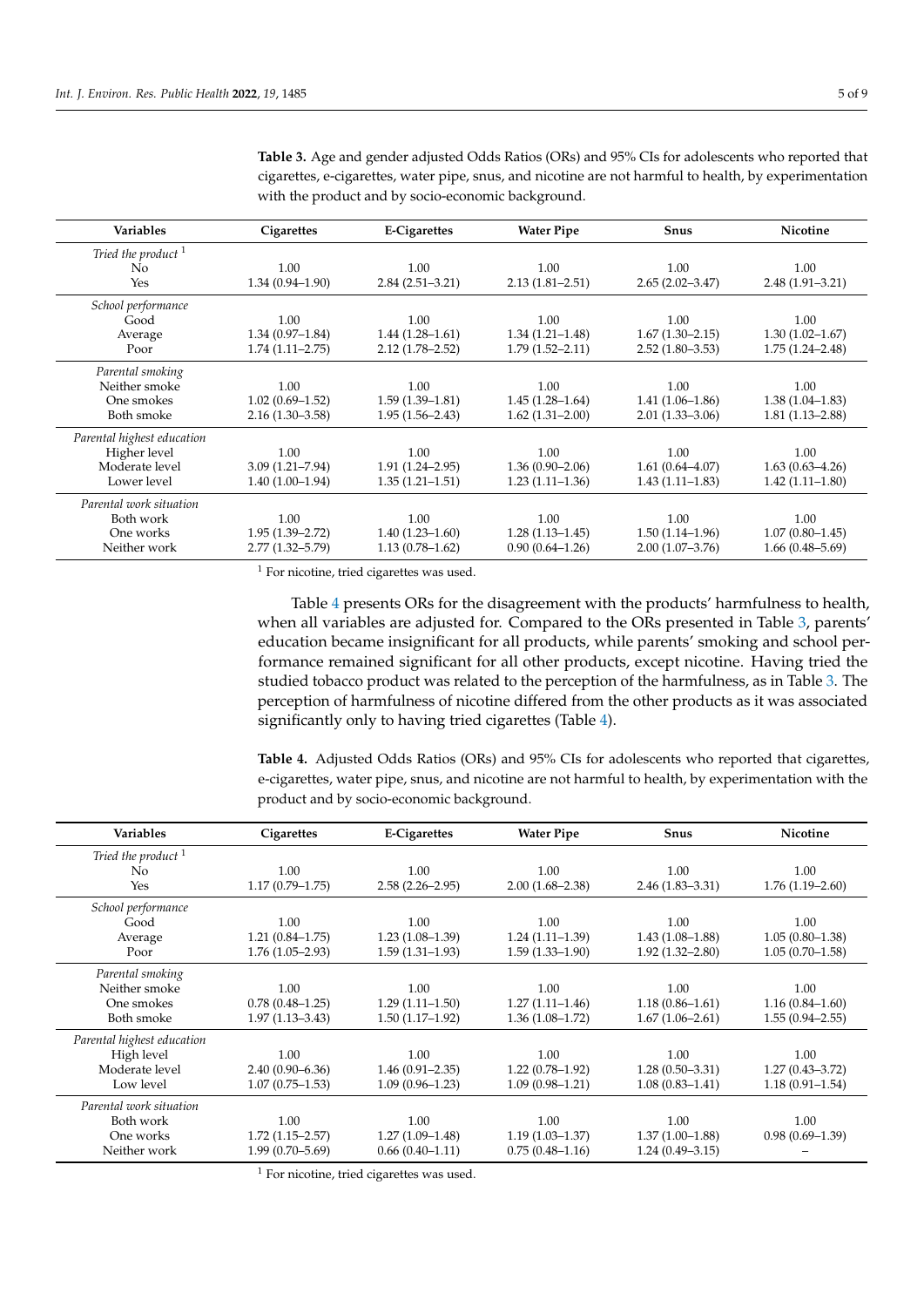## **4. Discussion**

Our study showed that Finnish adolescents know very well that cigarettes, snus, and nicotine are harmful to health. However, concerning e-cigarettes, nearly a third was not convinced about the harmfulness of the product. Concerning the water pipe, this proportion was even higher. Disagreement on the health consequences was more common among those adolescents who had tried the tobacco products, whose school performance was lower than average and whose parents smoked, had lower education, or were not working.

Our results indicate that perceptions of negative health consequences are much less often related to e-cigarettes and water pipes than to conventional cigarettes. This is in line with earlier studies [\[3,](#page-7-1)[21\]](#page-8-6). It has also been shown that adolescents who have used tobacco products do not perceive them as harmful to health as often as the never users [\[3\]](#page-7-1). A study by Wang in 2019 [\[21\]](#page-8-6) and Roditis in 2016 [\[3\]](#page-7-1) showed that adolescents rated the risk of conventional cigarettes as highest, higher than the risks of water pipes, e-cigarettes, and smokeless products. A similar result was found among the US youth where 73% perceived ecigarettes as less harmful than cigarettes, and only 20% of adolescents perceived smokeless tobacco harmful [\[27\]](#page-8-12). In our study, there was hardly any difference in the perception of harmfulness to health between snus and cigarettes. We did not ask about intentions to smoke, but Halpern-Felsher et al. [\[1\]](#page-7-0) showed that even those who report intentions to smoke in the future estimate their chances of experiencing smoking-related negative health consequences as less likely than do non-smokers and non-intenders.

Information on the health consequences and environmental effects of cigarettes, and of passive smoking has been delivered in schools' health education lessons, which are mandatory in Finland. The health consequences of cigarettes are also discussed continuously in the media. Therefore, it is not a surprise that the Finnish adolescents' knowledge on the harmfulness of smoking and nicotine is at a high level. However, it is likely that education on the health consequences of e-cigarettes and water pipe has been covered less, as they are more recent products in the Finnish tobacco and nicotine market. On the other hand, the sales ban to minors in Finland includes all tobacco products and tobacco substitutes such as e-cigarettes, which could have given an impression of similar health effects. Additionally, legal restrictions, meaning a total ban, for vaping in public places, restaurants or schools are the same as those for smoking with the introduction of new national regulations [\[28\]](#page-8-13).

Young people are active on social media and skillful in using their smart phones. So, they are likely to be misled by false information about these products presented in social media [\[29\]](#page-8-14). For instance, e-cigarettes in social media cover a whole range of opinions and information on various reliable and less reliable platforms. Some studies identified conflicting perceptions among social media users, and the discussion in media has been more contradictory [\[29\]](#page-8-14). A systematic review by Kwon and Park in 2020 [\[30\]](#page-8-15) studied the perceptions and sentiments associated with e-cigarettes in social media and concluded that there were more positive sentiments expressed than negative ones. A study by Myslín et al. in 2013 [\[31\]](#page-8-16) with a focus on water pipe and e-cigarettes showed similar results; sentiments towards these products were more positive overall. It is likely that social media is one of the factors which has modified adolescents' perceptions of e-cigarettes' health effects and the same may be true for the water pipe. In addition to social media, higher awareness about the negative health consequences of smoking cigarettes may be attributed to several reasons; for example, smokers must be more aware of the health warnings on the cigarette packages than non-smokers [\[32\]](#page-8-17). There are studies which have shown that the warning signs on cigarette packs can influence the perceptions of the risks of smoking [\[33\]](#page-8-18). Katz et al. [\[34\]](#page-8-19) stated in 2018 that the warning labels increase uncertainty of perceptions which can lead to reduced effectiveness of warning labels and reduced intentions to avoid cigarette use among non-smokers.

Our results showed that parents' smoking was associated with their children's opinion that cigarettes and other tobacco and tobacco-like products are not harmful to health. This is an expected result as parents act as role models for their children, reflecting the familiarity with the information that tobacco is not harmful. This addresses the role of parents as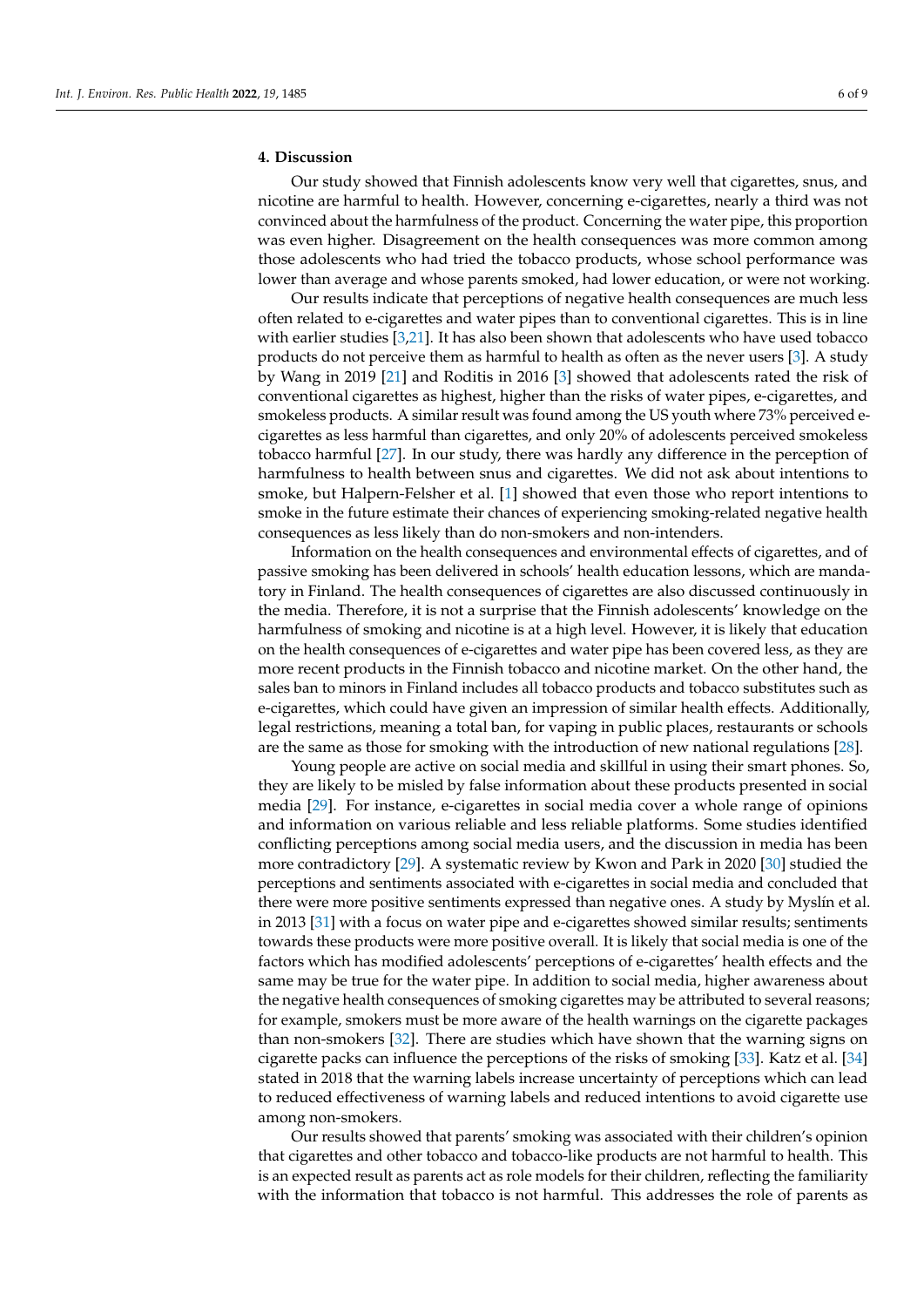both a source of knowledge and a positive example for their children by being tobacco-free themselves [\[18\]](#page-8-3). Restrictions at home, parental understanding of exposing their children to tobacco smoke, acting as a role model and correcting possible misinformation and potential misperceptions about tobacco risks may be a powerful tool to reduce the onset of using tobacco products and affect perceptions of the harmful effects of these products [\[17,](#page-8-2)[35\]](#page-8-20).

The results on the influence of parents' education and socio-economic status on children's smoking has varied, but parents' smoking is a major influence [\[17](#page-8-2)[,18](#page-8-3)[,35\]](#page-8-20). It was not a surprise that the children from lower socioeconomic positions had somewhat more often misperceptions of health effects of tobacco and tobacco-like products in our study. Adolescents with only one working parent, often meaning a lower level of income in the family, had a higher risk of reporting that tobacco and tobacco-like products are not harmful when compared to adolescents with both parents working. The highest education level of parents was not strongly associated with their children's misperception about the harmful effects of tobacco and tobacco-like products, as it was attenuated to non-significance when adjusting for other factors. These findings suggest that, compared to adolescents' own tobacco use, parental socio-economic status has less influence on adolescents' perception on harmfulness of tobacco and tobacco-like products [\[36\]](#page-8-21).

Our study found a strong association between poor school performance and misperceptions about the harmfulness of cigarettes, e-cigarettes, water pipe, and snus. This association may be explained by the strong association between the use of tobacco products and low school performance [\[24](#page-8-9)[,25\]](#page-8-10). However, it is also possible that adolescents with poorer school performance have not been as active in lessons and may have missed the taught health information.

The data used in this study was based on self-reporting and thus is subject to misclassification bias. However, the surveys that use self-report are generally valid and reliable (e.g., [\[37\]](#page-8-22)). On the other hand, respondents' own reports are the only way to increase understanding on perceptions because there are no objective means of measurement. The large sample size collected over two years decreases the possibility of chance variation. The response rates were low, and we cannot exclude the possibility that the prevalence figures do not completely correspond to the real ones. On the other hand, corresponding studies showed mainly similar results, and the results are believable considering that some products are new, and some have been on the market for many years. The strength of our study was that very few other studies have studied the perceptions of five tobacco and tobacco-like products in the same survey.

#### **5. Conclusions**

Adolescents' understanding of health harms of the new nicotine and tobacco-like products is not adequate, and more so in vulnerable groups, i.e., those whose school performance is low, and whose parents smoke and have lower education. A key question here is adolescents' health literacy, and whether they can distinguish false information and unreliable sources from reliable health information, particularly in social media. The new nicotine market with its emerging nicotine products is a challenge for health education, health care, health-related media, and corresponding institutions, making it difficult to keep up to-date-information of the health effects of these products. Putting more efforts into school health education on new and emerging nicotine products as well as on students' health literacy in general could decrease misperceptions of different tobacco and tobaccolike products' health effects. Parents' role in adolescents' misperceptions is important. Hence, the restrictions at home, and correcting information and potential misperceptions about the risks may also be a powerful tool in reducing adolescents' use of different tobacco products. Parents may also need the right knowledge of the health effects. This information could be delivered through parents' meetings by sending leaflets from schools or through health education campaigns targeted to the general population.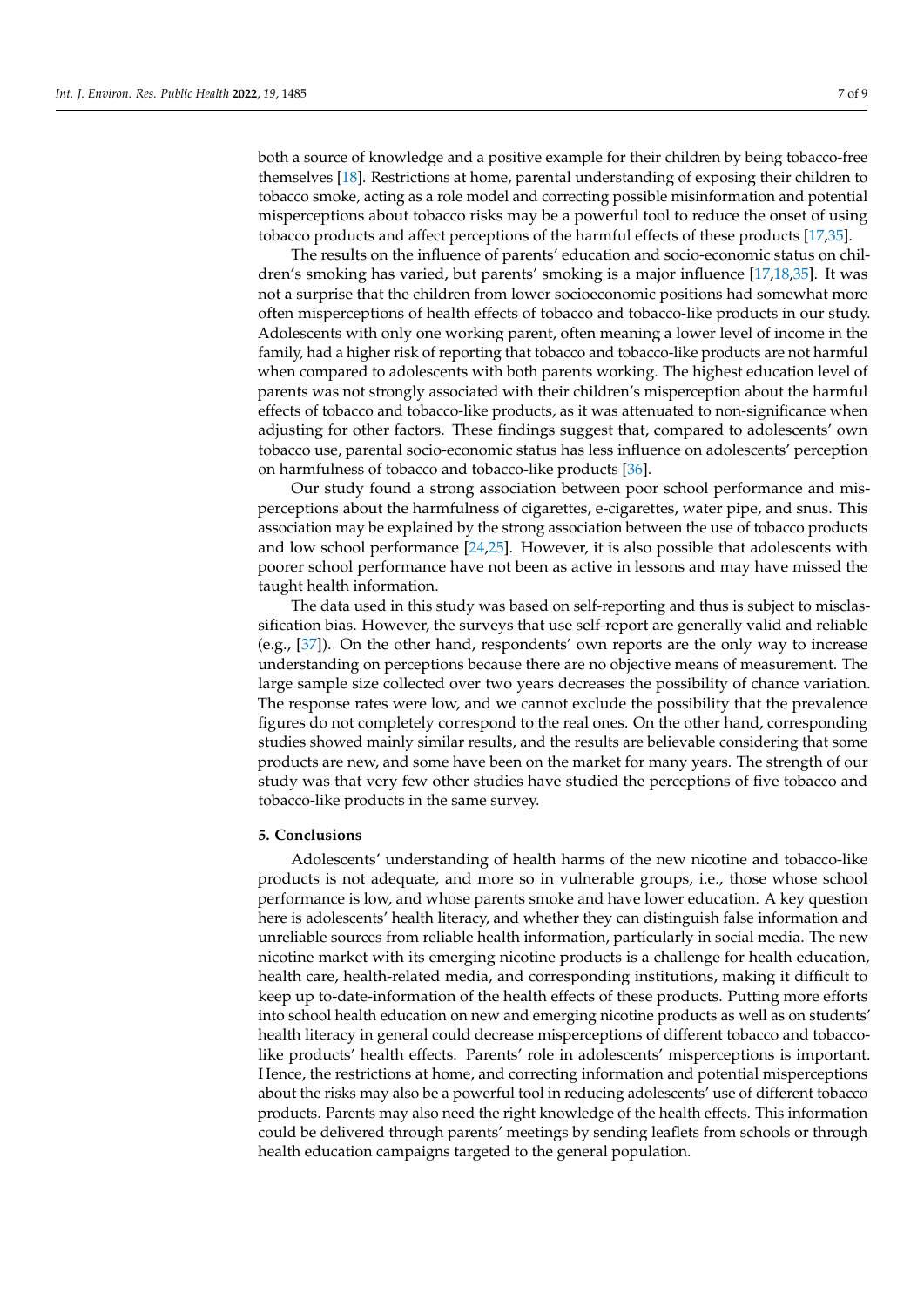**Author Contributions:** Conceptualization, S.E.-A., J.M.K. and A.R.; methodology, S.E.-A., J.M.K. and A.R.; formal analysis, S.E.-A.; writing—original draft preparation, S.E.-A.; writing—review and editing, S.E.-A., J.M.K. and A.R.; supervision, A.R.; project administration, J.M.K.; funding acquisition, A.R. All authors have read and agreed to the published version of the manuscript.

**Funding:** This research was funded by The Ministry of Social Affairs and Health (Finland): STM/322/ 2017; the Competitive State Research Funding of the Expert Responsibility Area of Tampere University Hospital: 9X048; the Nordic Cancer Union: R250-A14491; Juho Vainio Foundation: 202010401.

**Institutional Review Board Statement:** The study was conducted according to the guidelines of the Declaration of Helsinki and approved by the Institutional Review Board of The Ethics Committee of the Tampere Region (protocol code 78/2018, 28 November 2018, and 31/2014, 16 December 2014).

**Informed Consent Statement:** The purpose of the study was stated on the first page of the questionnaire. It was further stated that the study was voluntary, and no consequences would follow if the subject does not answer.

**Data Availability Statement:** The data presented in this study are available on request from the authors with a research plan and a signed contract with Tampere University. The data are not yet publicly available due to it is being prepared for public archiving.

**Acknowledgments:** We thank the adolescents who participated in the surveys by giving their valuable time.

**Conflicts of Interest:** The authors declare no conflict of interest. The funders had no role in the design of the study; in the collection, analyses, or interpretation of data; in the writing of the manuscript, or in the decision to publish the results.

#### **References**

- <span id="page-7-0"></span>1. Halpern-Felsher, B.L.; Biehl, M.; Kropp, R.Y.; Rubinstein, M.L. Perceived risks and benefits of smoking: Differences among adolescents with different smoking experiences and intentions. *Prev. Med.* **2004**, *39*, 559–567. [\[CrossRef\]](http://doi.org/10.1016/j.ypmed.2004.02.017) [\[PubMed\]](http://www.ncbi.nlm.nih.gov/pubmed/15313096)
- 2. Mantler, T. A systematic review of smoking Youths' perceptions of addiction and health risks associated with smoking: Utilizing the framework of the health belief model. *Addict. Res. Theory* **2012**, *21*, 306–317. [\[CrossRef\]](http://doi.org/10.3109/16066359.2012.727505)
- <span id="page-7-1"></span>3. Roditis, M.; Delucchi, K.; Cash, D.; Halpern-Felsher, B. Adolescents' Perceptions of Health Risks, Social Risks, and Benefits Differ Across Tobacco Products. *J. Adolesc. Health* **2016**, *58*, 558–566. [\[CrossRef\]](http://doi.org/10.1016/j.jadohealth.2016.01.012) [\[PubMed\]](http://www.ncbi.nlm.nih.gov/pubmed/27107909)
- <span id="page-7-2"></span>4. Russell, C.; Katsampouris, E.; Mckeganey, N. Harm and Addiction Perceptions of the JUUL E-Cigarette among Adolescents. *Nicotine Tob. Res.* **2019**, *22*, 713–721. [\[CrossRef\]](http://doi.org/10.1093/ntr/ntz183)
- <span id="page-7-3"></span>5. World Health Organization. Tobacco Explained. The Truth about the Tobacco Industry in Its Own Words. Available online: <https://escholarship.org/uc/item/9fp6566b> (accessed on 3 December 2021).
- <span id="page-7-4"></span>6. Österdahl, B.-G.; Jansson, C.; Paccou, A. Decreased levels of tobacco- specific N-nitrosamines in moist snuff on the Swedish market. *J. Agric. Food Chem.* **2004**, *52*, 5085–5088. [\[CrossRef\]](http://doi.org/10.1021/jf049931a)
- 7. Kasper, A.M.; Close, G.L. Practitioner observations of oral nicotine use in elite sport: You snus you lose. *Eur. J. Sport Sci.* **2021**, *21*, 1693–1698. [\[CrossRef\]](http://doi.org/10.1080/17461391.2020.1859621)
- <span id="page-7-5"></span>8. Hemminki, K.; Försti, A.; Hemminki, A.; Ljungberg, B.; Hemminki, O. Incidence trends in bladder and lung cancers between Denmark, Finland and Sweden may implicate oral tobacco (snuff/snus) as a possible risk factor. *BMC Cancer* **2021**, *21*, 604. [\[CrossRef\]](http://doi.org/10.1186/s12885-021-08371-w)
- <span id="page-7-6"></span>9. López-Ozuna, V.M.; Gupta, I.; Kiow, R.L.C.; Matanes, E.; Kheraldine, H.; Yasmeen, A.; Khalil, A.; Vranic, S.; Al Moustafa, A.-E.; Al Farsi, H.F. Water-Pipe Smoking Exposure Deregulates a Set of Genes Associated with Human Head and Neck Cancer Development and Prognosis. *Toxics* **2020**, *8*, 73. [\[CrossRef\]](http://doi.org/10.3390/toxics8030073)
- <span id="page-7-7"></span>10. Filippidis, F.T.; Jawad, M.M.; Vardavas, C. Trends and correlates of waterpipe use in the European Union: Analysis of selected Eurobarometer surveys (2009–2017). *Nicotine Tob. Res.* **2017**, *21*, 469–474. [\[CrossRef\]](http://doi.org/10.1093/ntr/ntx255)
- <span id="page-7-8"></span>11. England, L.J.; Bunnell, R.E.; Pechacek, T.F.; Tong, V.T.; McAfee, T.A. Nicotine and the Developing Human: A Neglected Element in the Electronic Cigarette Debate. *Am. J. Prev. Med.* **2015**, *49*, 286–293. [\[CrossRef\]](http://doi.org/10.1016/j.amepre.2015.01.015)
- <span id="page-7-9"></span>12. Salmanzadeh, H.; Ahmadi-Soleimani, S.M.; Pachenari, N.; Azadi, M.; Halliwell, R.F.; Rubino, T.; Azizi, H. Adolescent drug exposure: A review of evidence for the development of persistent changes in brain function. *Brain Res. Bull.* **2020**, *156*, 105–117. [\[CrossRef\]](http://doi.org/10.1016/j.brainresbull.2020.01.007) [\[PubMed\]](http://www.ncbi.nlm.nih.gov/pubmed/31926303)
- <span id="page-7-10"></span>13. Stratton, K.; Kwan, L.Y.; Eaton, D.L. *Public Health Consequences of E-Cigarettes: A Consensus Study Report of the National Academies of Sciences, Health, and Medicine*; The National Academies Press: Washington, DC, USA, 2018. [\[CrossRef\]](http://doi.org/10.17226/24952)
- <span id="page-7-11"></span>14. Kinnunen, J.M.; Ollila, H.; Minkkinen, J.; Lindfors, P.L.; Timberlake, D.S.; Rimpelä, A.H. Nicotine matters in predicting subsequent smoking after e-cigarette experimentation: A longitudinal study among Finnish adolescents. *Drug Alcohol Depend.* **2019**, *201*, 182–187. [\[CrossRef\]](http://doi.org/10.1016/j.drugalcdep.2019.04.019) [\[PubMed\]](http://www.ncbi.nlm.nih.gov/pubmed/31238240)